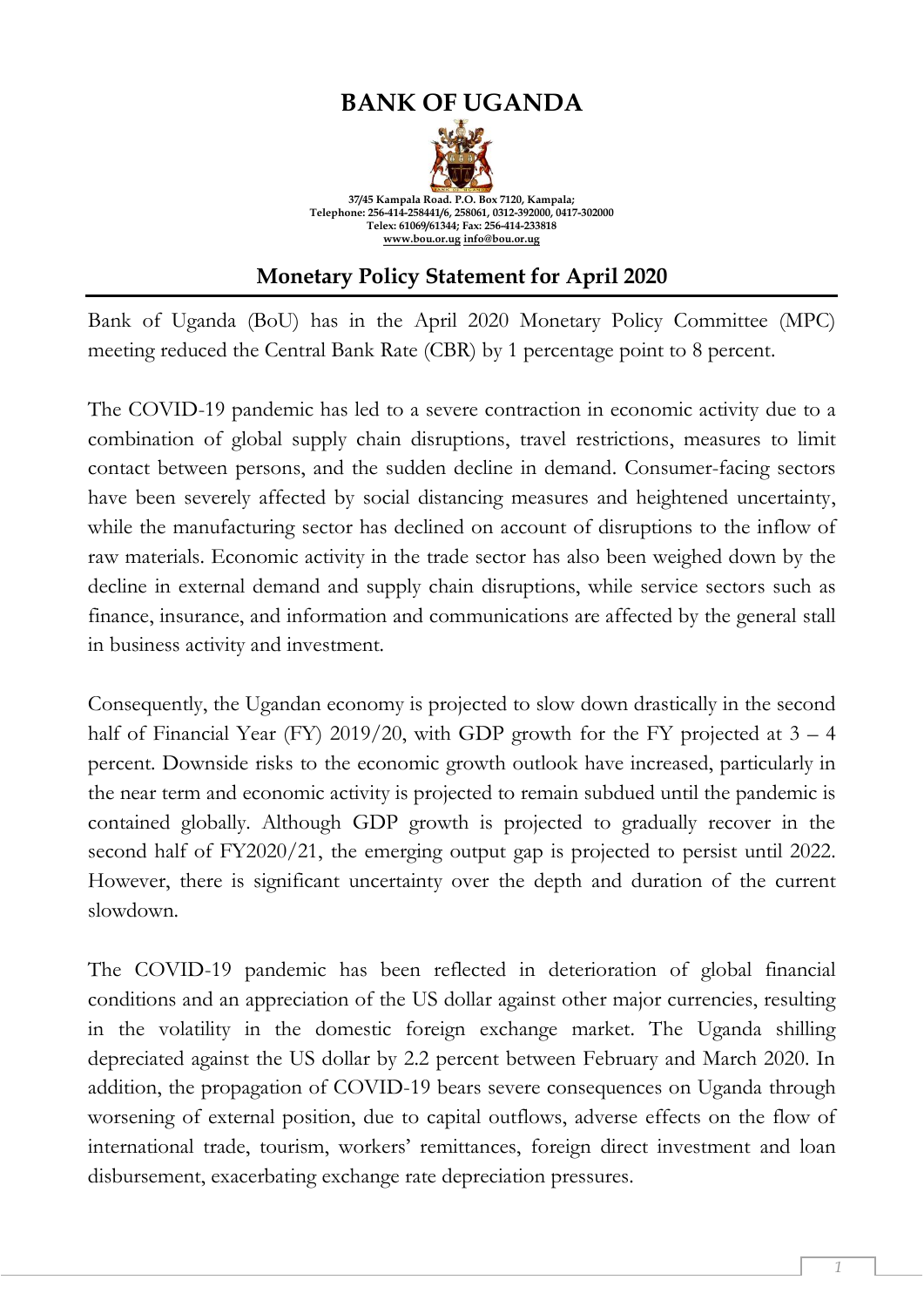The March 2020 Consumer Price Index (CPI) data released by UBOS indicates that inflation remains relatively subdued. Headline inflation declined to 3.0 percent from 3.4 percent in February 2020, while core inflation declined to 2.5 percent from 3.1 percent. Energy Fuel and Utilities (EFU) inflation declined to 7.7 percent from 8.0 percent in February 2020, while food crops inflation increased to 2.5 percent from 1.3 percent.

Core inflation is projected to remain below its historical average in the 12 months ahead due to the widening of the output gap. The feeble domestic aggregate demand conditions will lead to disinflationary pressures in the economy, even as the prices of some imported items are likely to increase as a result of supply chain disruptions. Moreover, external sources of inflation are likely to remain weak in the near-term in the face of the global downturn. Furthermore, the collapse in crude oil prices should work towards easing both EFU and core inflation pressures, depending on the level of the pass-through to retail prices. Inflation is forecast to be in the range of 2 - 3 percent in 2020 on the assumption that the COVID-19 pandemic is contained by June 2020 and the economy recovers gradually in the second half of 2020. Nonetheless, these inflation forecasts are heavily contingent on the path of the exchange rate and the intensity, spread and duration of COVID-19 pandemic.

Given the deterioration in macroeconomic conditions and in order to ensure adequate access to credit and the normal functioning of financial markets, BoU has decided to ease monetary policy. Consequently, the CBR has been reduced by 1 percentage point to 8 percent. The band on the CBR will remain at  $+/-3$  percentage points and the margin on the rediscount rate and bank rate will remain at 4 and 5 percentage points on the CBR, respectively. Consequently, the rediscount rate and the bank rate will be 12 percent and 13 percent, respectively.

BoU has also directed Supervised Financial Institutions (SFIs) to defer the payments of all discretionary distributions such as dividends and bonus payments for at least 90 days effective March 2020, depending on the evolution of the pandemic. This will ensure that SFIs have adequate capital buffers, while supporting the real economy. In addition, BoU will undertake the following:

- i) Provide exceptional liquidity assistance to commercial banks that are in liquidity distress for a period of up to one year.
- ii) Provide liquidity to commercial banks for a longer period through issuance of reverse REPOs of up to 60 days at the CBR, with opportunity to roll over.